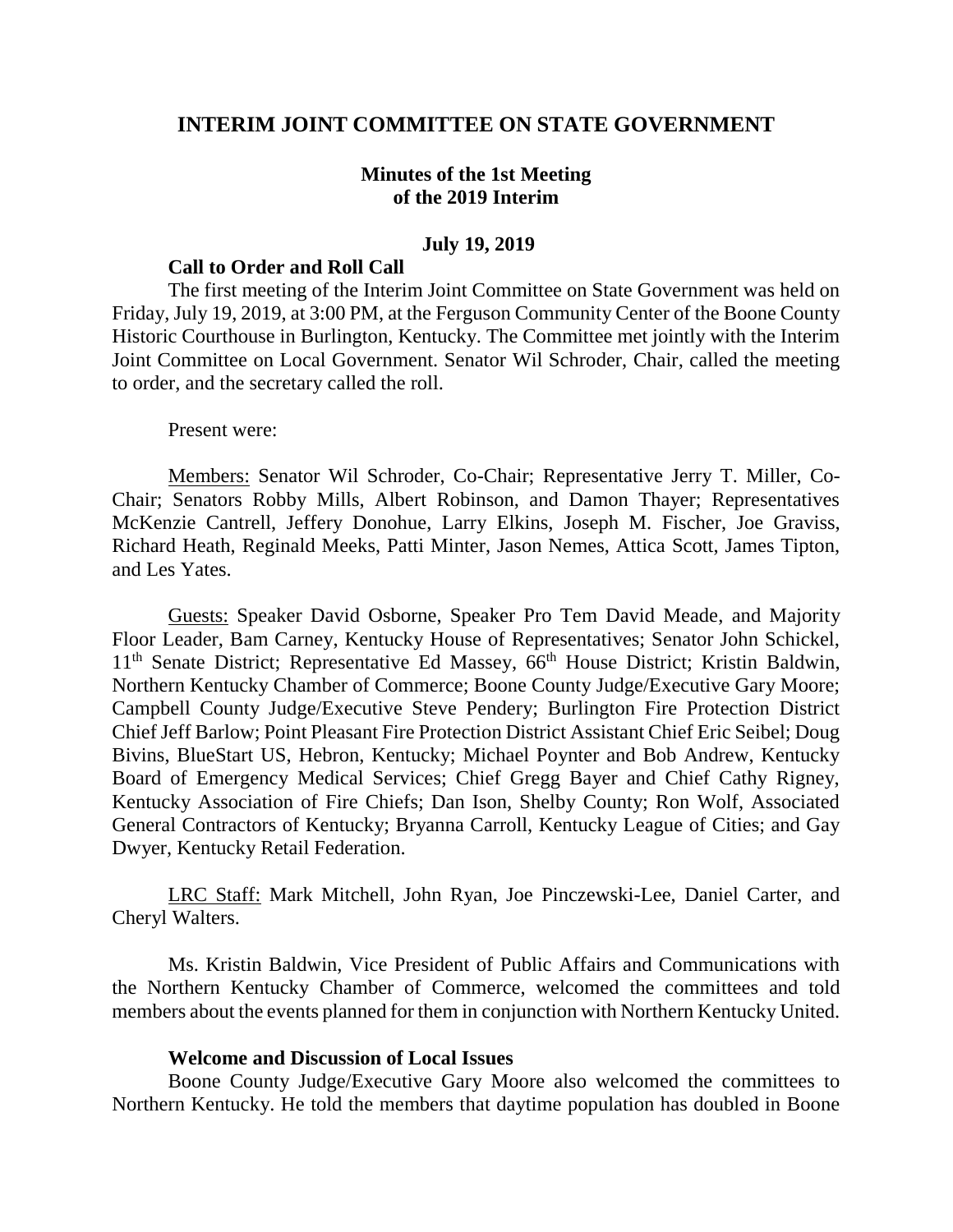County. The Visitor's Bureau, TANK, and Sanitation District #1 are collectively working together. If Northern Kentucky is given the tools, it can fend for itself.

Campbell County Judge/Executive Steve Pendery told the committees that Northern Kentucky is working for prosperity. There are 37 cities within three counties of Northern Kentucky. Eighty percent of the jobs within the region are in Boone County.

In conclusion, Judge Moore mentioned the Amazon hub that is going to be built in Boone County.

# **Discussion of Consolidation of Local Emergency Services**

Chief Jeff Barlow, with the Burlington Fire Protection District, discussed Fire/EMS/Rescue Governance Reform. The Boone Emergency Services of Tomorrow Comprehensive Study and Recommendations was initiated in October 2017, and released in October 2018. The study included three separate analyses: (1) retaining independence, (2) full consolidation, and (3) semi-consolidation by enhancing cooperative agreements.

Governance reform legislation for fire agencies is needed because tax reforms reduce revenues essential to providing fire/EMS/rescue services; economic growth and development create service demands before revenues are realized; there can be an unequal cost share for services; and decreasing volunteers and labor shortages create operational costs that exceed prior legislative funding models.

The author of the study recognizes that the legislature seeks direct public accountability of service boards; seeks taxpayer protections; November ballot elections for governance; represents taxpayer interests for essential services with timely delivery; and wants to ensure that service boundaries are consistent with ballot precinct boundaries for general elections to be possible. The public needs to have a strong and direct voice in the level of service expectations for their local community. Voters decide the amount taxpayers in that locale are willing to pay for emergency services.

Assistant Chief Eric Seibel, with the Point Pleasant Fire Protection District, discussed current challenges to fire/EMS/rescue. Volunteers, labor pools, revenue authority and sources, and grants/alternative funding is decreasing, disappearing, or limited. Residential/commercial growth and sprawl, run volume, service demands/expectations, personnel costs, CERS contribution rates, and operational costs are increasing. Problems in the  $21<sup>st</sup>$  century include operating well beyond expectations of original charter and changing the mission and responsibility of the fire district. The  $20<sup>th</sup>$ century structure is not working anymore. There is a misunderstanding of how KRS Chapter 75 Fire District Board members are elected, a misunderstanding of board members' authority and responsibility, and there is limited revenue authority.

Committee meeting materials may be accessed online at https://apps.legislature.ky.gov/CommitteeDocuments/33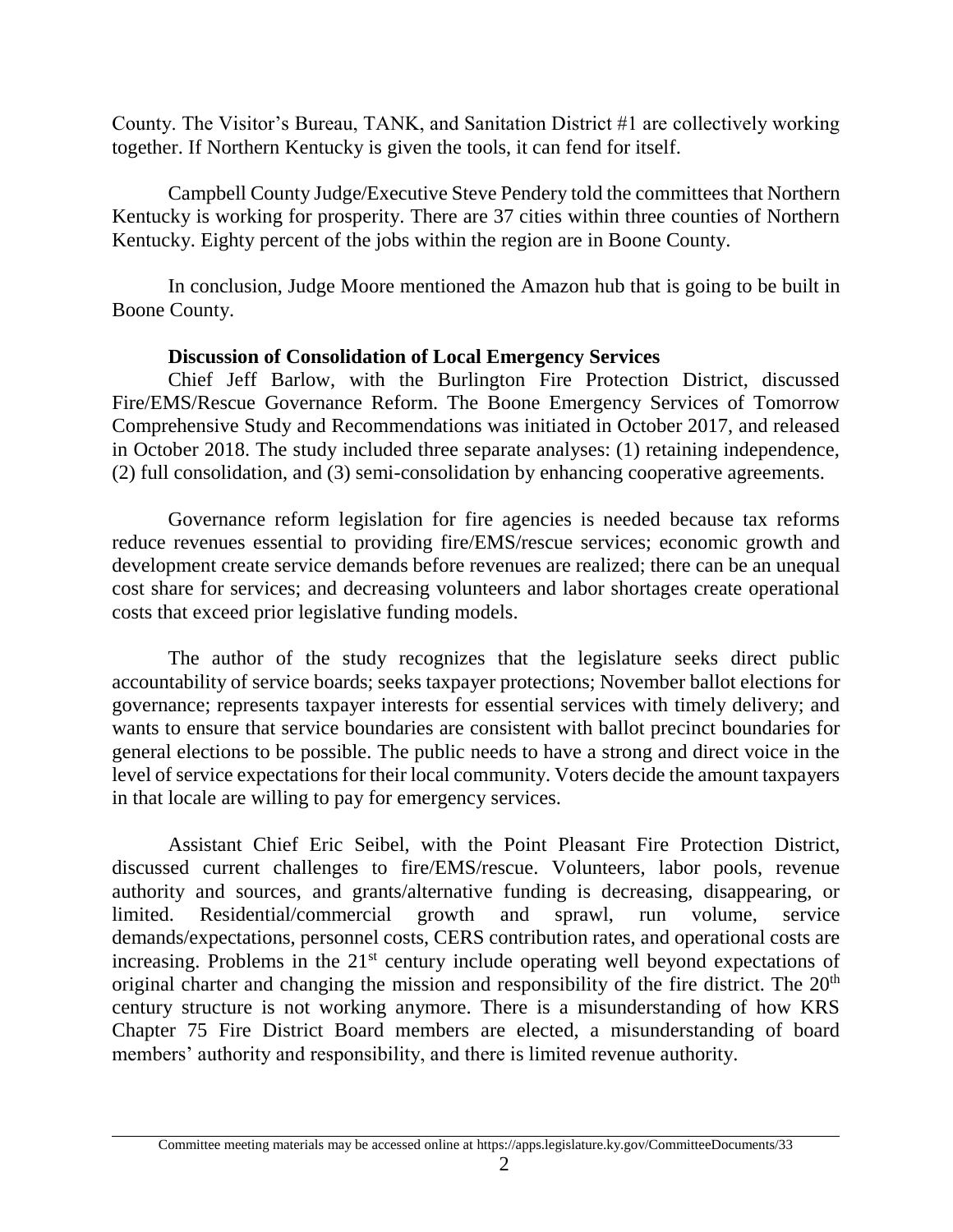The anticipated benefits of consolidation include combining administrative functions and eliminating redundant administrative efforts, creating a diverse specializedskill career path for personnel that is currently unsustainable; recruiting and retaining improvements by growing workforce strengths; strengthening mid-level officers and management; expanding and strengthening specialized divisions and services; reducing and eliminating redundant capital; and increasing purchasing power.

Chief Barlow told the committee that fire districts are asking for the creation of a new entity, whereby the existing Chapter 75 Fire Districts or other organizations can opt to remain independent entities as they currently exist and municipalities and counties can opt to continue to provide their own services. There should be clear accountability of the governing board—majority elected on general November ballot, and there should be diversified revenue and taxing authority. Legislation for the new entity needs to: (1) protect existing retirement structures; inclusion provides no greater, and no less, retirement system benefit status for employees; (2) protect existing health plan coverages already in place to allow continuation of existing health insurance coverage; no state health insurance mandate; and (3) provide that taxation beyond any established caps be required to present to voters for a direct ballot decision. Accountability stemming from the legislation would be through requiring: (1) existing elected boards passing a majority decision to opt-in to a consolidated emergency service district; (2) voters directly elect majority of the board governing a consolidated emergency service district; and (3) voters directly voting to approve or deny any taxation beyond existing limits.

Mr. Doug Bivins, Chief Operating Officer for BlueStar US, gave the committees background on BlueStar, which is located in Hebron, Kentucky. BlueStar is one of the largest and fastest growing solutions-based distributors in the world. Point Pleasant Fire Protection District cooperated with Mr. Bivins in explaining their fiscal obligations and were good stewards of the district's tax funds.

Senator Thayer said he was interested in seeing details of the fire districts' proposal. There should be accountability and transparency from the boards. It is an inefficient way to fund the fire districts. He likes the idea of consolidation and direct November elections but does not want new bureaucracies to be created.

Representative Miller stated that he agreed with Senator Thayer and applauds the fire districts' idea of consolidation. In response to a question from Representative Miller, Chief Barlow replied that not all fire districts charge the 20 cents maximum for fire service. Most fire districts charge 17 to 20 cents with the smallest being 12.2 cents.

In response to another question from Representative Miller, Chief Siebel said the Boone County response time is 12 to 15 minutes. The response time should be within five minutes.

Committee meeting materials may be accessed online at https://apps.legislature.ky.gov/CommitteeDocuments/33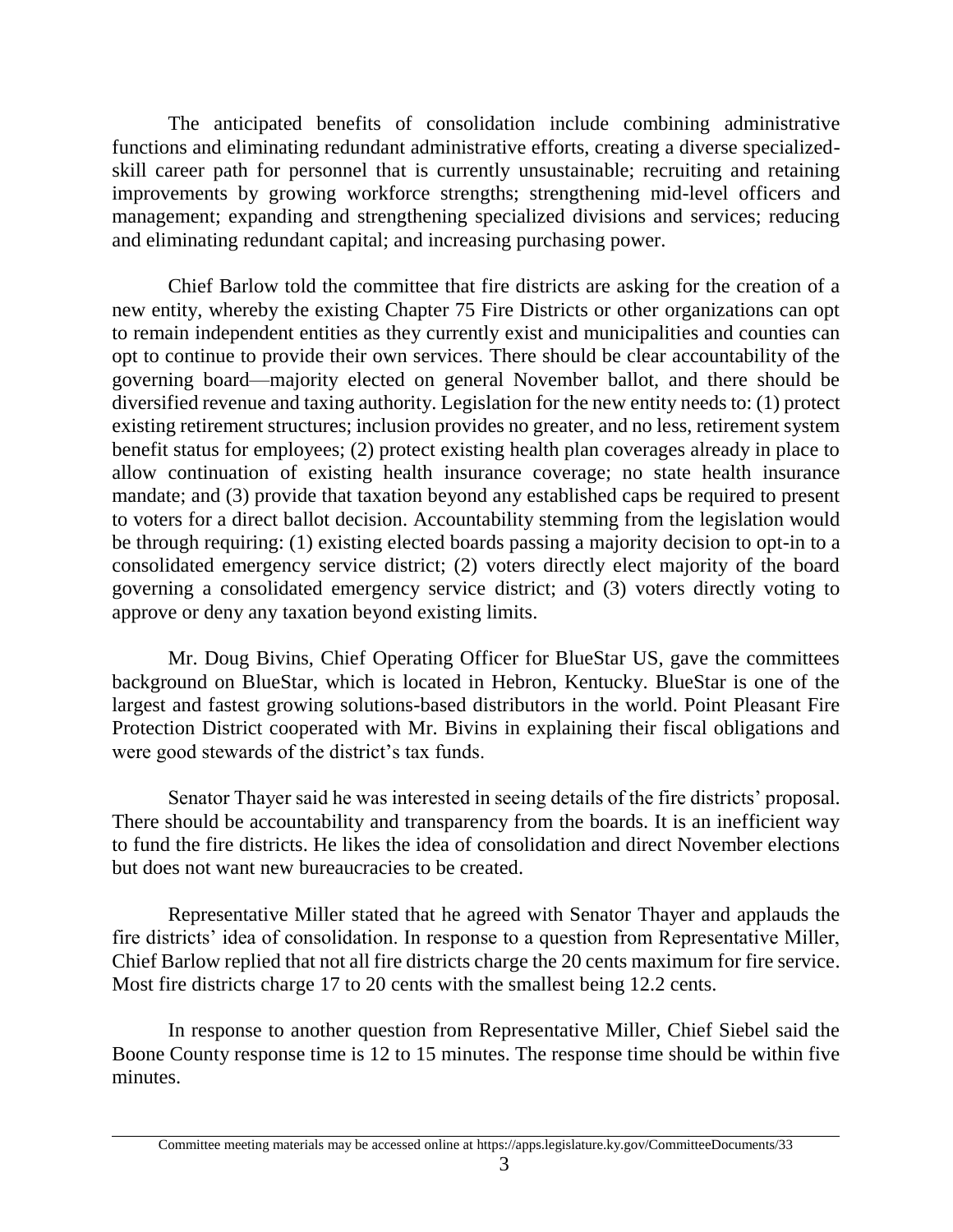# **Discussion of Fire Department Hiring of Candidates having EMT and Paramedic Certification**

Mr. Michael Poynter, Executive Director of the Kentucky Board of Emergency Medical Services (KBEMS), gave the committees the following statistics: there are 13,379 certified or licensed providers; 220 licensed EMS agencies; 1,147 ground ambulances; 72 helicopter ambulances; five fixed wing ambulances; 885,307 EMS incidents in 2018 (2,426) per day); one out of every five citizens are in contact with EMS annually; and patients 50 years and older account for 68 percent of all EMS incidents.

There are four disciplines of training: (1) Emergency Medical Responder (EMR) which requires 50 hours of training and provides basic immediate lifesaving interventions; (2) Emergency Medical Technician (EMT) which requires 150 hours of training and provides basic stabilization and safe transportation of patients; (3) Advanced Emergency Medical Technician (AEMT) requires 400 hours of training and provides basic and advanced stabilization and safe transportation of patients; and (4) Paramedic which requires 2,000 hours of training and provides advanced care for critical and emergent patients.

Since 2011, there has been a certification and licensure pass rate improvements of 14 percent for EMTs and has improved 28 percent for paramedics.

There are five agency organization types: hospital, governmental/non-fire, community/non-profit, fire department, and private/non-hospital. The number of providers has increased but they are having challenges in staffing them. Splitting in certification training levels, EMR and EMT providers have decreased lately, while AEMT and EMTP providers have increased.

The concerns of KBEMS include: staffing; growing industry; expanding roles, which include critical care, flight paramedic, community, wilderness, tactical and emergency paramedics; furthering education; and salaries. Responses to the concerns include researching alternative training delivery methods, which include accelerated training, distance learning, and scheduling around work; increasing marketing and public relations; Education Committee Accreditation Workgroup identifying best practices; regulator revisions to address issues brought to the Board by stakeholders; and leadership.

Chief Gregg Bayer, President of the Kentucky Association of Fire Chiefs (KAFC), told the committee that fire chiefs are dedicated to ease the burden on EMS, in particular regarding recruitment, retention and also training. Training time is an issue. The KAFC is looking at on-line learning and workforce development programs. He referred members to written remarks from Chief Wayne Briscoe of the City of Frankfort, which were included in the committee members' folders.

Committee meeting materials may be accessed online at https://apps.legislature.ky.gov/CommitteeDocuments/33